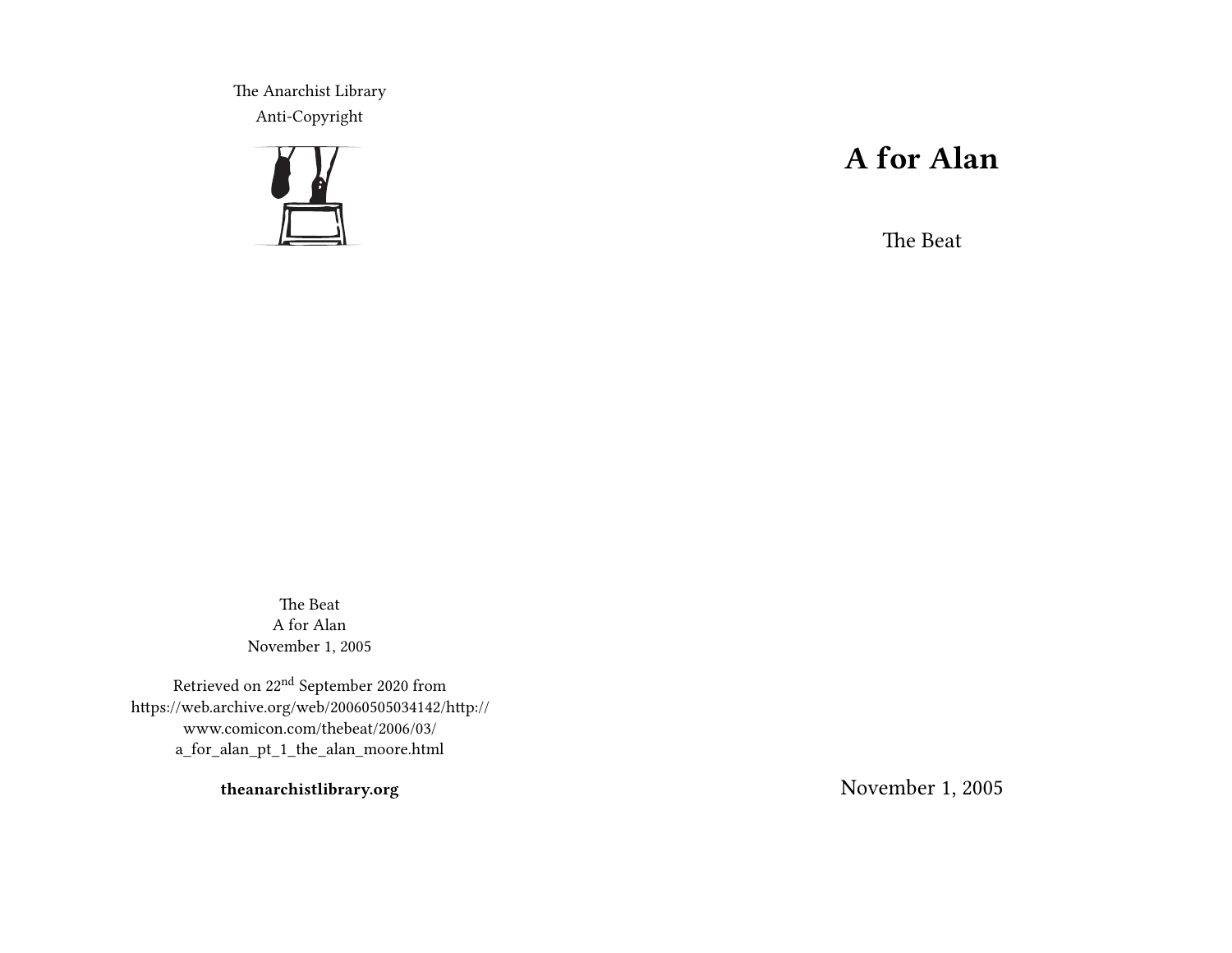own will and own wants and destiny that is not just part of the carpeting of the world, but is a person, is a fully human being. And yes, he does use rather extreme methods. I suppose what I was doing was if I were to actually go-around and imprison all the people that I wanted to mentally and spiritually set free, and subject them to torture for a couple of months, I'd probably get locked up, wouldn't I? Nobody would understand that one. Whereas, if I put it in a comic then I can to some degree take the reader vicariously through the same experiences and give them the same revelations without risking a jail sentence which is one of the delights of fiction.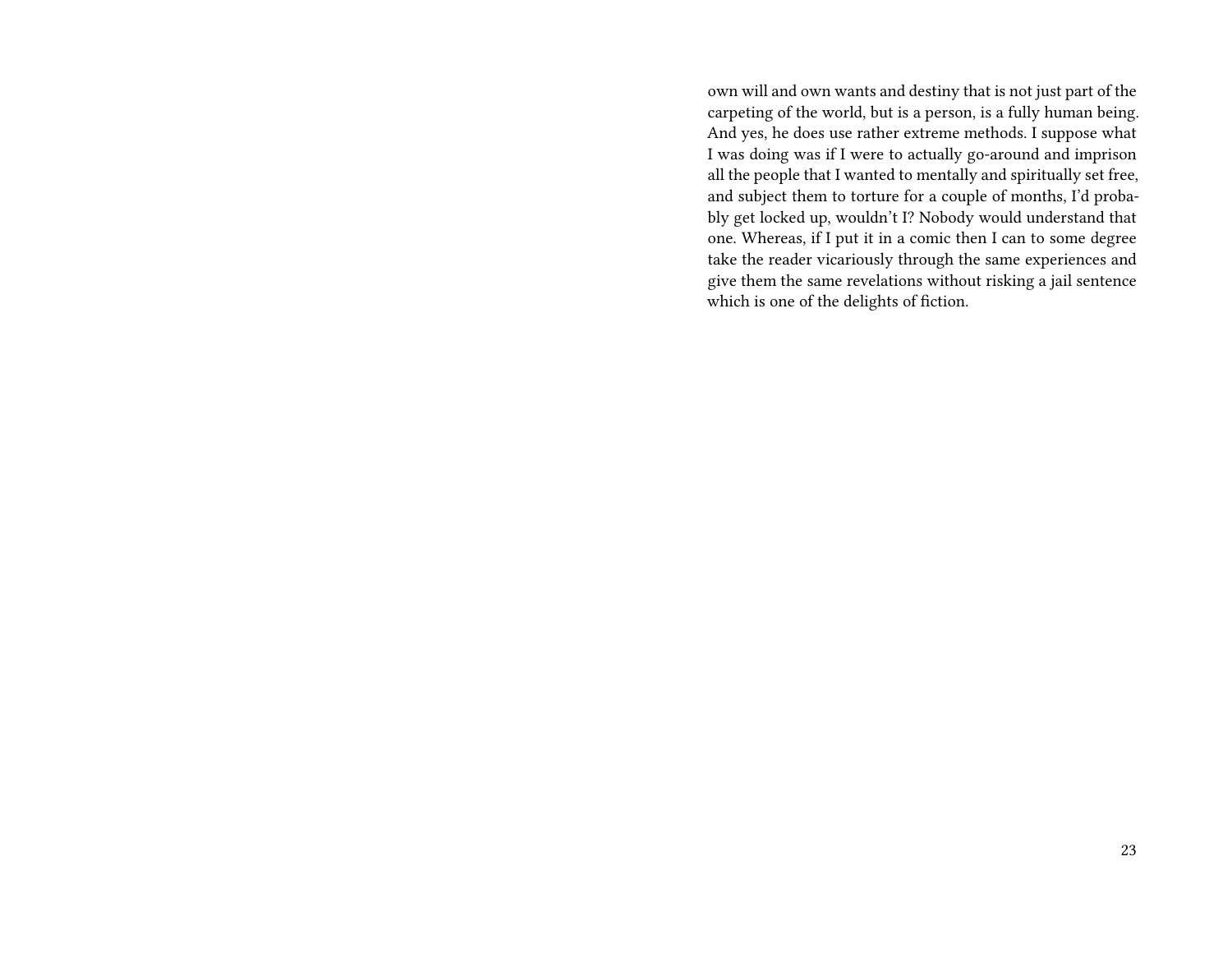*Vendetta* in 1980, something like that. Up until that point every November you'd be able to buy fireworks and you'd be able to buy Guy Fawkes masks in the shops. When we decided to use Guy Fawkes as the model for *V for Vendetta*, Dave Lloyd said, great I'll just go out around the shops and buy a Guy Fawkes masks to base it on. He came back and said to his astonishment, there weren't any Guy Fawkes masks to be had. And there have been none since.

#### **THE BEAT**: Really?

**MOORE**: You tend to get left over Frankenstein masks from Halloween. Nothing that refers to Guy Fawkes. It's also no longer referred to as Guy Fawkes Night. It's like there's been a cultural shift and any references to somebody who wanted to blow up the houses of Parliament have been carefully clipped out. So let's hope we at least reawaken some traditions.

**THE BEAT**: Do you think V is a hero?

**MOORE**: No, we called the first chapter "The Villain" where we introduce him. I don't want to say he's the hero any more than I really want to say he's the villain. He's a force. It's funny with fascism or anarchy, yes, they are the two poles of politics but neither of them are actually, strictly speaking, a political system. Fascism is a kind of weird mystical system and anarchy is an attempt to move beyond the need to be politic, the need to manipulate large masses of people. So I tend to think V is pretty much an allegorical force, an idea given human form. And, obviously I have a lot of sympathy with some of his basic ideas. But I think that killing people is wrong.

**THE BEAT**: Some of the things he does to Evey are dubious.

**MOORE**: Well…that was the bit where, I could get behind what he does to Evey – this is probably telling far too much about me – I could get behind that far more than I could get behind killing people. Because it seemed to me that even though, yes, he was actually torturing Evey, this was in his own mad way, an attempt to heal her. An attempt to push her to a point where she has to wake up to herself as an individual with its

## **Contents**

| Pt. 1: The Alan Moore interview $\ldots$    |    |
|---------------------------------------------|----|
| Pt. 2: the further adventures of Alan Moore | 14 |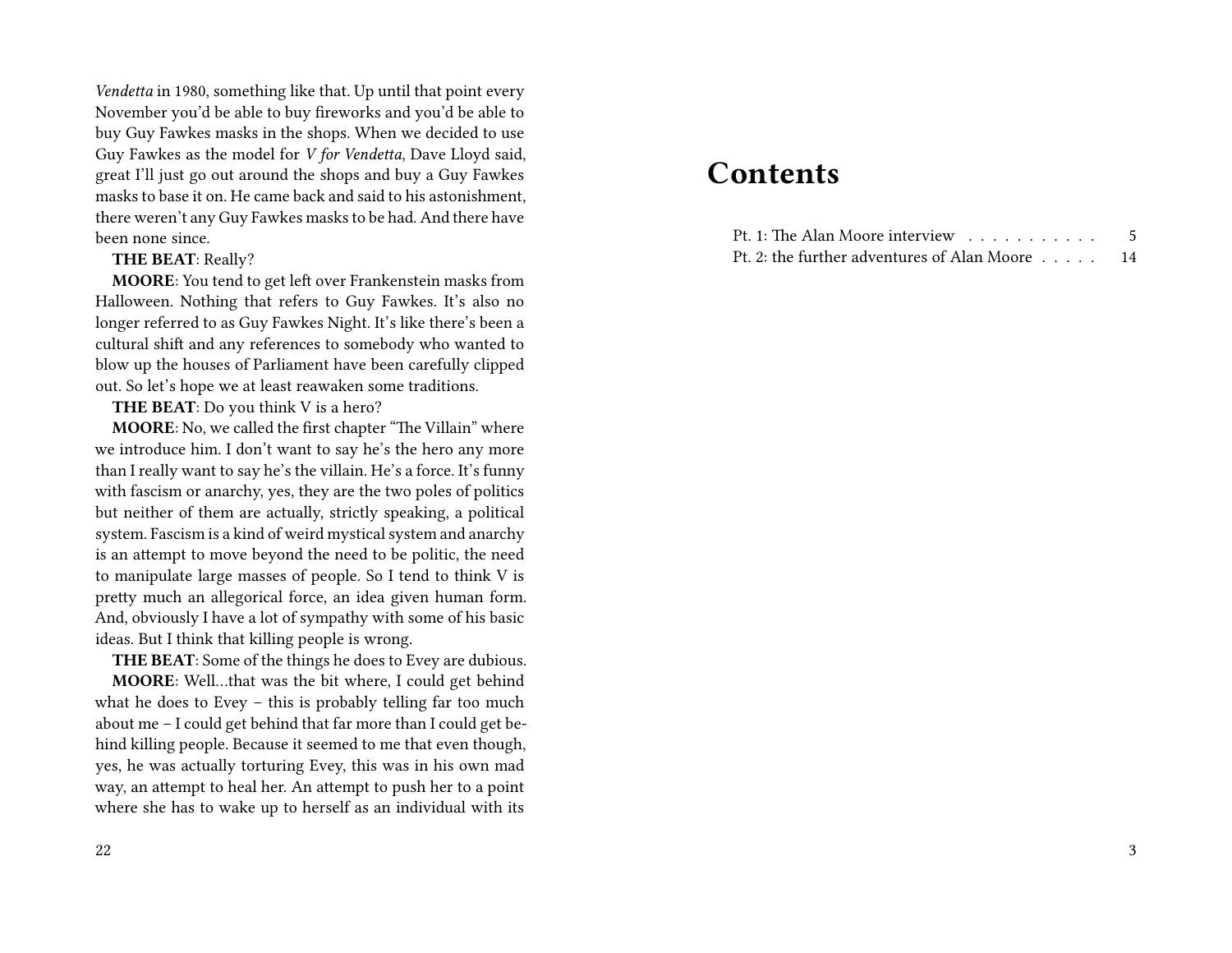**THE BEAT**: There were as many Al Qaeda ties in Brooklyn as there were in Baghdad,

**MOORE**: I should imagine there are probably a lot more Al Qaeda ties in Brooklyn than there were in Baghdad under Saddam Hussein because he was a secular leader who didn't have any connections with Islamic Fundamentalist. The thing is, another thing I understand about the sprit of this movie is that it's not really made clear that all the black and brown and gay and Jewish people have been put in concentration camps and vanished. I believe the only suggestion is that he could be Islamic. Which was of course nothing that I'd ever thought. And also, they're making way too much of this Guy Fawkes thing. Guy Fawkes was not a freedom fighter, he was a religious fanatic.

**THE BEAT**: He was more analogous to a suicide bomber?

**MOORE**: A bit of it. I was just saying to Melinda [Gebbie, Moore's fiancé and collaborator] today, the Gunpowder plot, thinking about it, was really stupid. They'd just gone practically 60, 50 years of the reign of Elizabeth I who was a staunchly anti-Catholic monarch. She'd been dead 2 years. James was on the throne and he was a Catholic nutcase. This was the point at which Guy Fawkes and his plucky band decided on their perhaps ill-judged scheme. They were shot through with agent provocateurs. The guy who informed on them was actually one of my townsmen. The Gunpowder plot was actually plotted in Northampton. We're good at that sort of thing.

**THE BEAT**: There's a long heritage of anarchy there?

**MOORE**: Oh absolutely. The reason why Northampton is the biggest town in Europe and the reason no one has ever heard of it, is we really royally pissed off the monarchy back in the 1200s, and the British monarchy have got quite a long memory. You'd be surprised. The thing is that to me I was just using Guy Fawkes as a symbol, without really any references to the historical Guy Fawkes. It was the bonfire night Guy Fawkes I was referencing, with the at the time easily available Guy Fawkes masks. Although, weirdly, say we started doing *V for*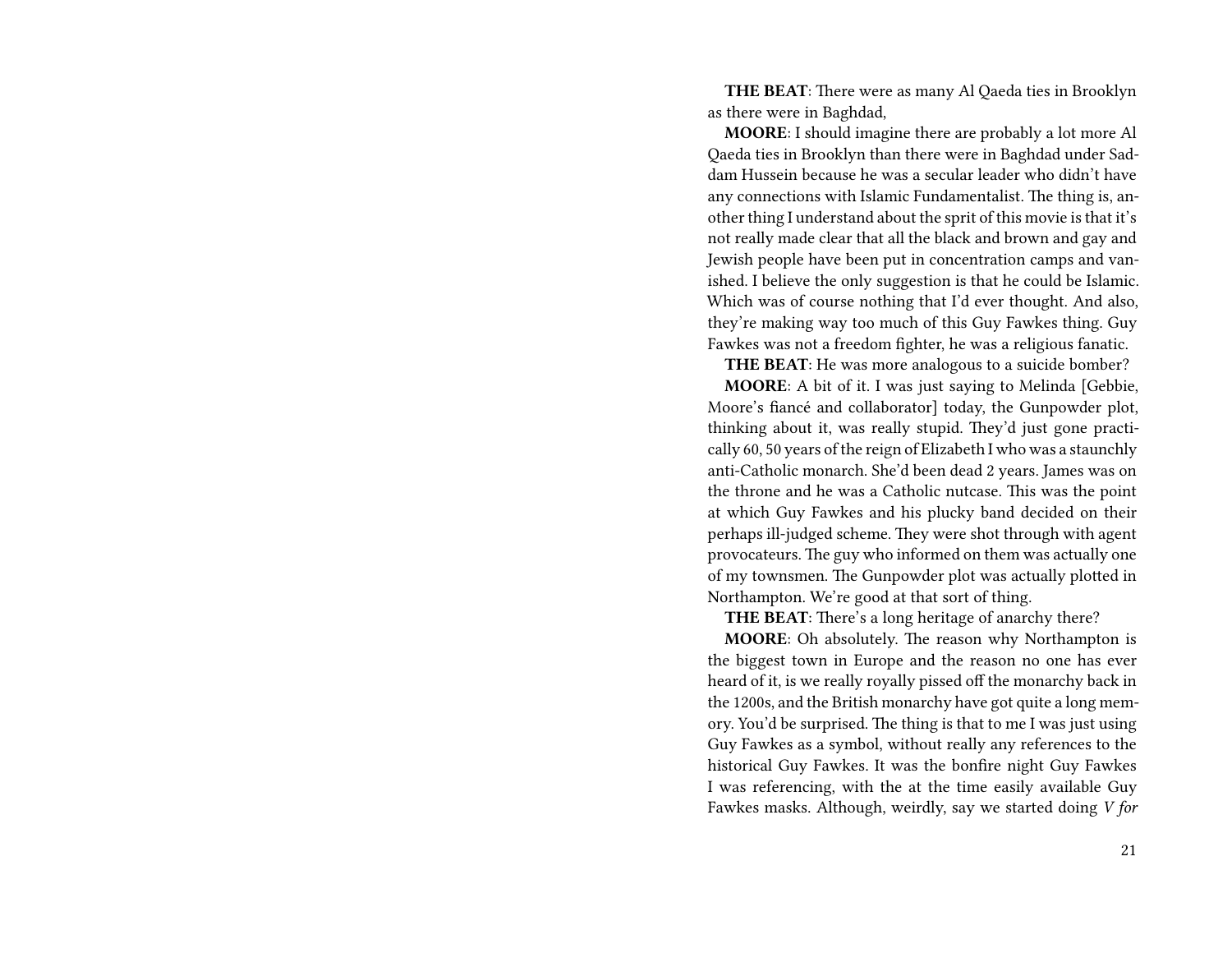**THE BEAT**: Do you think you were being prescient?

**MOORE**: I wouldn't like to claim I was being prescient but that said, it is pretty clear that I have a direct line to God and I know every moment of the future before it happens. [laughter] I mean, as a case in point, I was saying back in 1981 or whenever it was, I was setting this in the absurdly far future period of 1997, where Britain would be run by a computer centralized right wing government. And to show what they were a really nasty right wing government, the easiest and quickest shorthand was to put monitor cameras on every street corner. In 1997, in England, I believe it first began in the town of King's Lynn, they had monitor camera saturation, where you could track somebody from one end of the town to the other without them ever going off camera. And when this was successful they shipped it into every town in the British Isles. So, yes, there are monitor cameras everywhere. I can only presume that someone like our former home secretary David Blunkett [a blind British politician] must have somehow got hold of a Braille edition of *V for Vendetta* and thought oh, that's a good idea. But there again, these are not remarkably prescient ideas. It's fairly obvious. It's what I would do if I were going to start a fascist political state so I assume it's what anyone would do. It's like terrorism – you were talking about people being more frightened of dying in a jihad. No offense, but that is perhaps more of an American perception than a global one. You have to remember that over here, there were teenagers being taken out of cellar bars in separate carrier bags all through the '70s and '80s because of the war in Northern Ireland. Which in that case, the IRA were largely being supported by donations from America. That was why I was a bit worried when George Bush said he was going to attack people who supported terrorism, I thought oh my god, Chicago is going to be declared a rogue state and they're going to hunt down Teddy Kennedy and people like that.

#### **Pt. 1: The Alan Moore interview**

*On November 1, 2005, I interviewed Alan Moore for GIANT Magazine. Although the finished piece was only 300 words long, I ended up talking to Moore for nearly an hour, and he went on at some length about his difficulties with DC Comics and the American Entertainment Industry, in general. A short version of the interview was published in Publisher Weekly Comics Week on November 8, 2005. I'd always meant to get the whole thing cleaned up and edited down, and with V FOR VENDETTA opening this weekend, it seemed like as good a time as any.*

*In talking to Moore – who is just as fascinating and voluble as you've heard – it becomes clear that the situation with his work at DC and in Hollywood causes him a lot of very real pain. As you can see from the transcript, you can disagree with some of his actions, but not with the real passion and love of comics that motivates them.*

*Since this interview was conducted,* V FOR VENDETTA *has indeed had Moore's name taken off the credits. The last I heard, his demand to have his name taken off the books he doesn't own still stood. Perhaps a follow up call is in order.*

*Despite Moore's unhappiness, he does manage to talk about V FOR VENDETTA, a work of which he is justly very proud. So with no further ado, ladies and gentlemen, Alan Moore.*

**The Beat:** Can you in any way encapsulate the political climate that gave rise to *V for Vendetta*?

**Alan Moore:**At the time when I wrote it, it was of course for an English alternative comic magazine around about 1981. Margaret Thatcher had been in power for two or three years. She was facing the first crisis of her, by then, very unpopular government. There were riots all over Britain in places that hadn't seen riots for hundreds of years. There were fascists groups,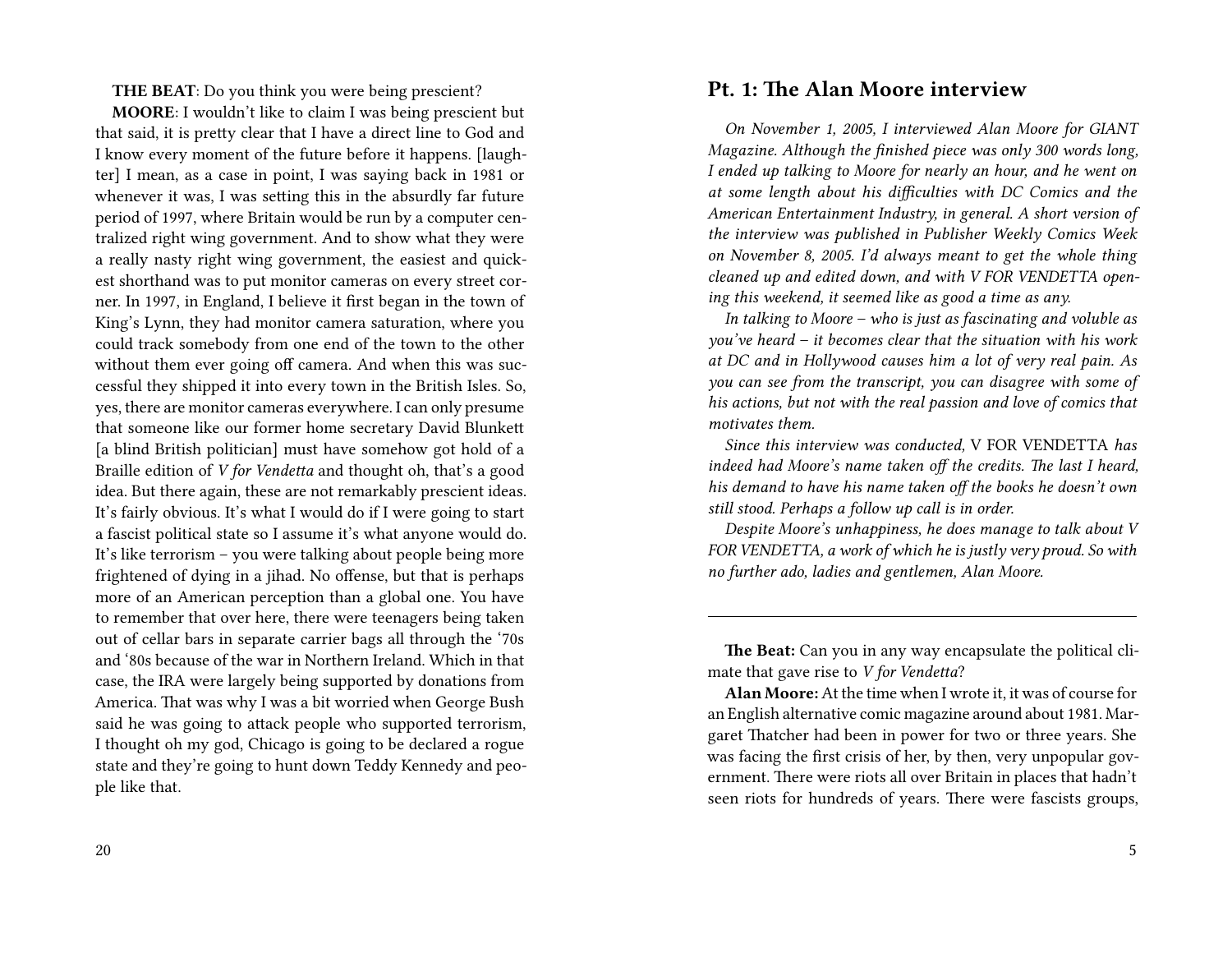the National Front, the British National party, who were flexing their muscles and sort of trying to make political capital out of what were fairly depressed and jobless times. It seemed to me that with the kind of Reagan/Thatcher axis that existed across the Atlantic, it looked like Western society was taking somewhat a turn for the worse. There were ugly fascist stains starting to reassert themselves that we might have thought had been eradicated back in the '30s. But they were reasserting themselves with a different spin. They were talking less about annihilating whichever minority they happened to find disfavor with and talking more about free market forces and market choice and all of these other kind of glib terms, which tended to have the same results as an awful lot of the kind of Fascist causes back in the 1930s but with a bit more spin put upon them The friendly face of fascism.

So *V for Vendetta* originally came out of the fact I'd been asked to write a strip for David Lloyd to illustrate. We'd originally been talking about doing a 1930's noir strip and Dave had bolted that because I think he'd had enough of digging out '30's reference. We thought maybe we could get the same effect by rather than setting it in the near past, to set it in the near future. So it all evolved from several different sources, but it was playing into the fact that over here in England we've got quite a good tradition of villains and sociopaths as heroes. Like Robin Hood, Guy Fawkes and all the rest of them. And in our fiction, in British children's comics, there were as many sociopathic villains who'd got their own comic strips as there were heroes. Possibly more. The British have always had sympathy with a dashing villain.

So I decided to use this to political effect by coming up with a projected Fascist state in the near future and setting an anarchist against that. As far I'm concerned, the two poles of politics were not Left Wing or Right Wing. In fact they're just two ways of ordering an industrial society and we're fast moving beyond the industrial societies of the 19<sup>th</sup> and 20<sup>th</sup> centuries. It

6

**THE BEAT**: Yeah, and probably don't much like the idea of. But I'm sure you could get New York publishing houses in a bidding war over it.

**MOORE**: Well, yeah, when I've got it finished and I know how good it is rather than merely suspect, I'll see what I want to do with it. At the moment I'm thinking quite seriously of not going to a big publisher but going to someone like Top Shelf that I absolutely trust. Which commercially might be a terrible idea, but morally might be a good one. The kind of idea I should have been going for 25 years ago.

**THE BEAT**: At some point, you know, there's got to be away – well, what am I saying. I wish there were a way to make the system work for you

**MOORE**: Yeah it would be nice, wouldn't it. Although having kind of dealt with the system for the past 25 years, even when I didn't want to, I have to say I can't see any point at which it will change. I'm not expecting DC Comics to be shamed by my asking to have my name taken off the work. I don't think anyone's going to be shamed.

**THE BEAT**: Let me ask you one more question on my original list about *V for Vendetta*. It's fascinating that people growing up under our generation grew up under the threat of nuclear winter, now people are growing up under the threat of Islamic Jihad.

**MOORE**: Well, they think they're growing up under the threat of Islamic Jihad. They're in fact growing up under the threat of nuclear winter. Just like we were.

**THE BEAT**: If you have a last laugh on Joel Silver it's that he's made this movie and depending on what the news is the day before it opens, he might or night not be able to open it.

**MOORE**: I've got to say to say we are having a lot of strangely costumed bombers blowing up landmarks in London at the moment and we're not that happy about it. I would have thought a film coming out of it, perhaps the timing could be better. But we shall see.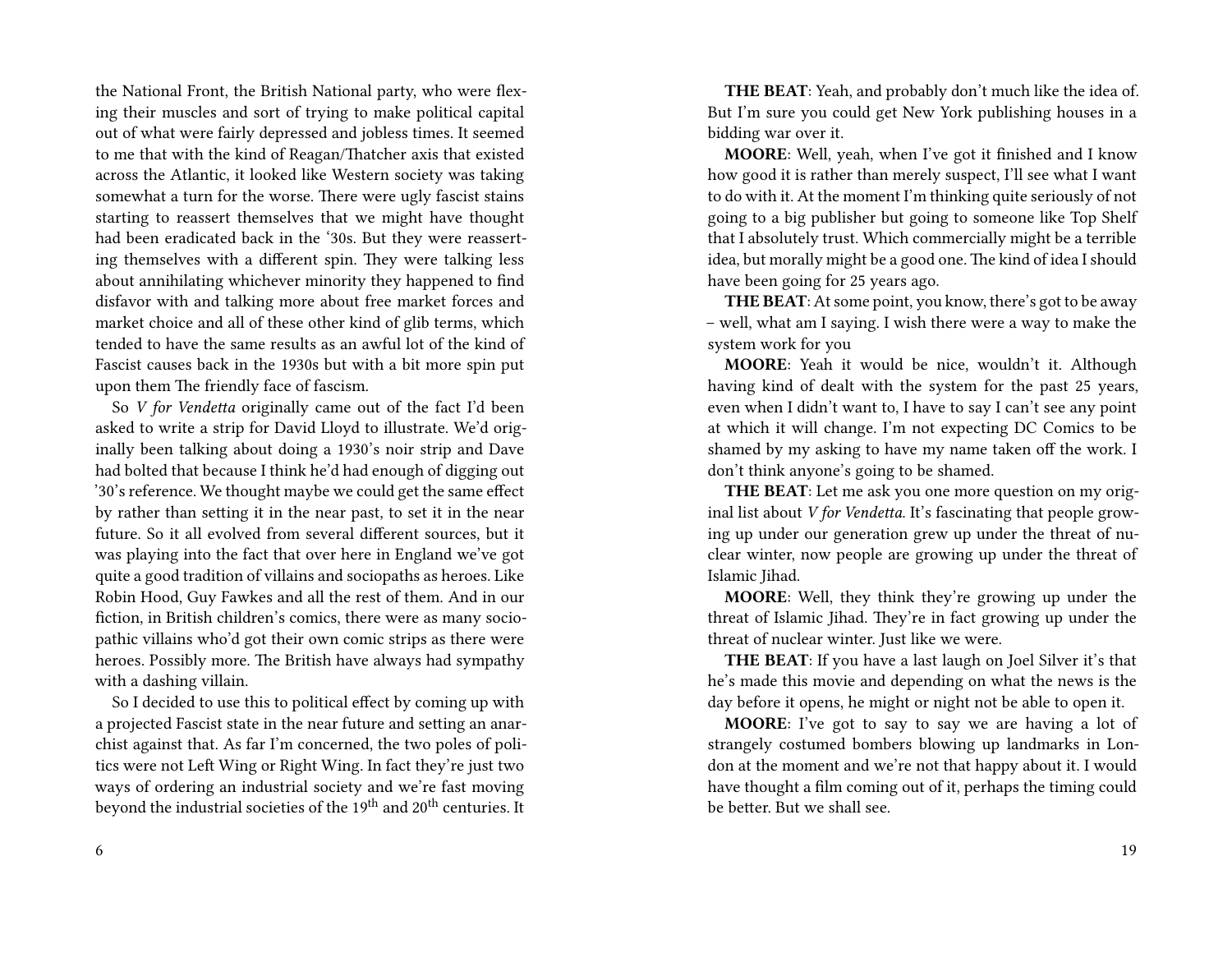**THE BEAT**: You're still getting publishing money from *Watchmen*—

**MOORE**: For the moment.

**THE BEAT**: If you were to sit back and say, okay, whatever, go with god, you would still be making money off these books and *V for Vendetta*.

**MOORE**: Yeah, I would be and I would also still be subscribing to a "Culture." I'm very, very proud of the books I don't own. But I don't want to be associated with them any more because of the fact I don't own them any more, and I don't think it's fair I don't think it's any way to run a business. But I don't think that would be very honest. It wouldn't feel honest to me, and I'm basically at the end of the day, I'm the only person I'm concerned about. That is selfish I know, but at the end of the day, it's whether I'm waking up at four in the morning in a boiling rage or not, and there is practically no amount of money that can compensate for that. I want to have the work I've done. [Such as the novel I'm writing.] This is a book about a subject that is, it's not next to my heart, it **is** my heart. It's right from the very core of me and what I'm all about. I'm loving it. It's the best thing I've ever written. I don't care whether it sells or not. At the end of it I will own this. Just like a proper grown up author working in a proper grownup industry,

**THE BEAT**: Do you know who's going to publish it?

**MOORE**: No, I haven't got a publisher yet. I'm not taking an advance for it. I'm waiting until I've got it finished because I don't actually want to send a synopsis and a chapter to an editor.

**THE BEAT**: Well, with your stature as a writer—

**MOORE**: I'm not going to have any problems.

**THE BEAT**: Yeah. You could probably, if you had an agent which I'm sure you—

**MOORE**: Haven't.

18

seemed to me the two more absolute extremes were anarchy and fascism. This was one of the things I objected to in the recent film, where it seems to be, from the script that I read, sort of recasting it as current American neo-conservatism vs. current American liberalism. There wasn't a mention of anarchy as far as I could see. The fascism had been completely defanged. I mean, I think that any references to racial purity had been excised, whereas actually, fascists are quite big on racial purity.

**The Beat:** Yeah, it does seem to be a common element.

**Moore:** It does seem to rather be a badge they wear. Whereas, what I was trying to do was take these two extremes of the human political spectrum and set them against each other in a kind of little moral drama, just to see what works and what happened. I tried to be as fair about it as possible. I mean, yes, politically I'm an anarchist; at the same time I didn't want to stick to just moral blacks and whites. I wanted a number of the fascists I portrayed to be real rounded characters. They've got reasons for what they do. They're not necessarily cartoon Nazis. Some of them believe in what they do, some don't believe in it but are doing it any way for practical reasons. As for the central character of the anarchist, V himself, he is for the first two or three episodes cheerfully going around murdering people, and the audience is loving it. They are really keyed into this traditional drama of a romantic anarchist who is going around murdering all the Nazi bad guys.

At which point I decided that that wasn't what I wanted to say. I actually don't think it's right to kill people. So I made it very, very morally ambiguous. And the central question is, is this guy right? Or is he mad? What do you, the reader, think about this? Which struck me as a properly anarchist solution. I didn't want to tell people what to think, I just wanted to tell people **to** think, and consider some of these admittedly extreme little elements, which nevertheless do recur fairly regularly throughout human history. I was very pleased with how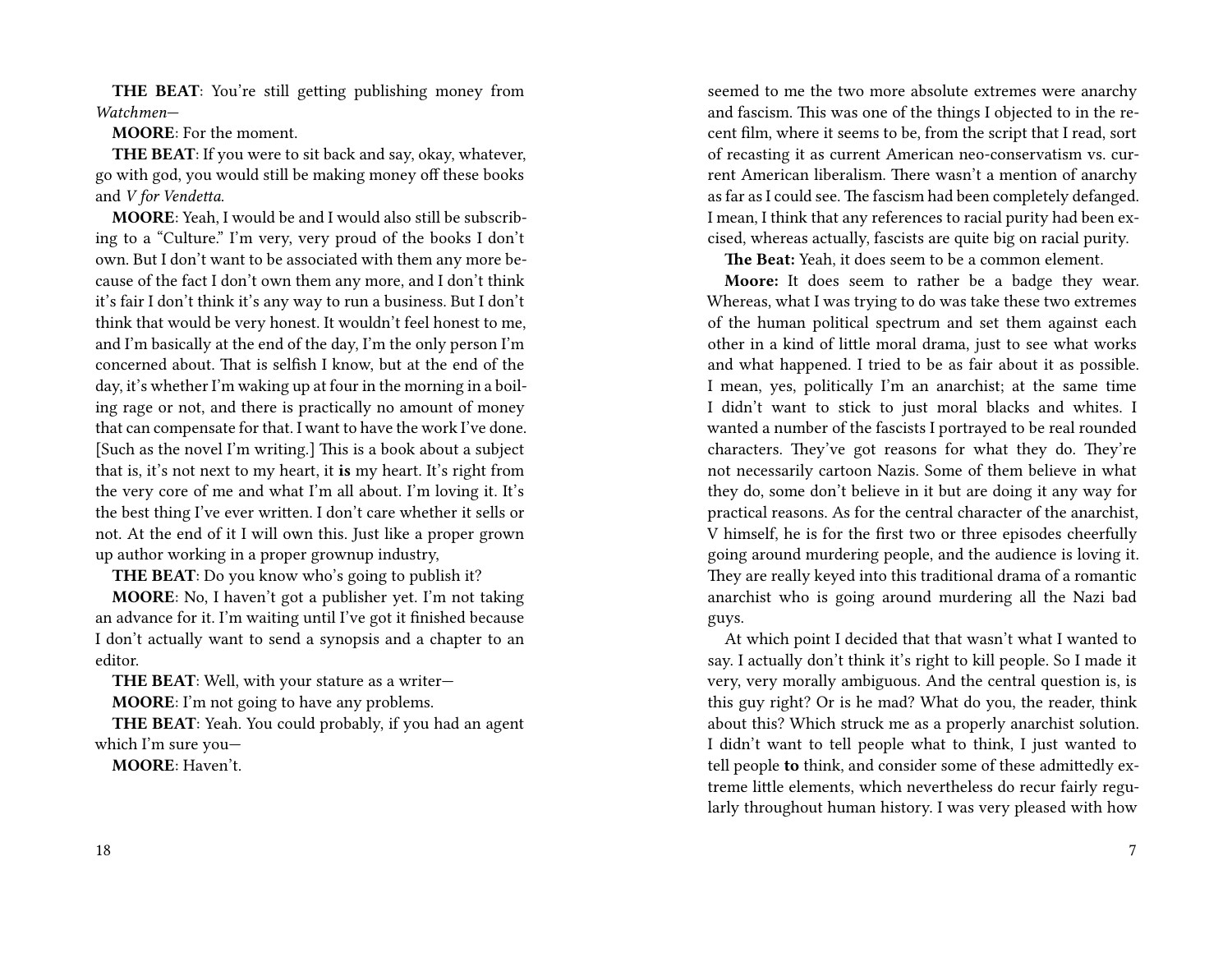it came together. And it was a book that was very, very close to my heart.

**The Beat:** And you are still happy with it?

**Moore:** Well, this is a bit more complex, Heidi. A couple of weeks ago I did ask DC Comics to take my name off the book. This was after a long, long string of gradually worsening relationships which had been kind of obliviously ignored by DC comics. It's got to the point where I've become very, very distanced emotionally from a lot of the work which I don't own. It's a kind of feeling that sort of…if I don't actually have the moral right to declare myself the author of the work, does that not mean that I should have the moral right to declare myself not the author of the work?

*V for Vendetta* was about something that was very important to me. It was a book that I was very pleased that David Lloyd and I owned. And I never wanted to be in a position where I didn't own it. We were misled, I think is the probably the gentlest way of putting it, and ended up signing *V for Vendetta* away more or less in perpetuity.

**The Beat:** So near and yet so far…[laughs]

**Moore:** Yeah. At that point I kind of cut off contact with DC Comics and never wanted to work with them again.

**The Beat:** You're talking about back in the '80s?

**Moore:** Right. It was when I realized that in fact *Watchmen* and *V for Vendetta* had been taken from me. And I though, all right, fair enough. I was fooled once, and I decided I didn't want to work for DC Comics again or indeed for any of the big American comic companies. And this went fine for a number of years until DC evidentially thought it would be a good idea to force me back into the fold, when they purchased Wildstorm. I had already signed contract and would go back upon my word with people I'd made promises to. So I stuck with it for six years. I was assured at the beginning that DC wouldn't be interfering. This turned out not to be the case, but I stuck with it for as long as I told my collaborators that I would be sticking with it. when he signed that contract, nobody could have predicted that these books would remain in print for that long.

**THE BEAT**: Right now there's this whole thing going on with Tokyopop publishing a lot of original manga by very young creators. Tokyopop is splitting the copyright with them and a lot of us old timers are saying well, that's not the best thing and the creators are saying, we know what we're doing, they will never betray us. It's obvious that some day, there could be heartache. Now, you were a little bit older, back then.

**MOORE**: I was in my late twenties. Not much older.

**THE BEAT**: You were a little bit beyond where they are, but still, did you have any idea then [where this could go from] talking to your peers?

**MOORE**: Well, I was a very aware young man at that point. I'd been reading the fanzines, I knew that Jack Kirby had been screwed. I knew that Marvel comics had screwed everybody and DC had screwed everybody since their inception. However, at the time when I was getting into the industry they were talking the language of progress, but sort of a mile a minute. There's new, dynamic currents running in DC, and you know, all right I was 28, I was an anarchist. I was very politically cynical, but I was also working in a medium I loved. Perhaps I was too ready to believe what I was told. That might be true. Perhaps if I'd really searched my stomach I would have thought these people are almost certainly lying. But that would have meant dismissing out of hand a lot of people who, up until that point, appeared to be my friends. And hadn't done anything.

**THE BEAT**: Probably most of them meant well. I'm sure Karen Berger meant well. And she did in fact did get creator copyrights soon after. You were almost there.

**MOORE**: Soon after I'd gone. This is what Neil was bringing up the point for, Is this really fair? Alan does all the spade work, and ends up in this invidious position, and doesn't benefit from any of it.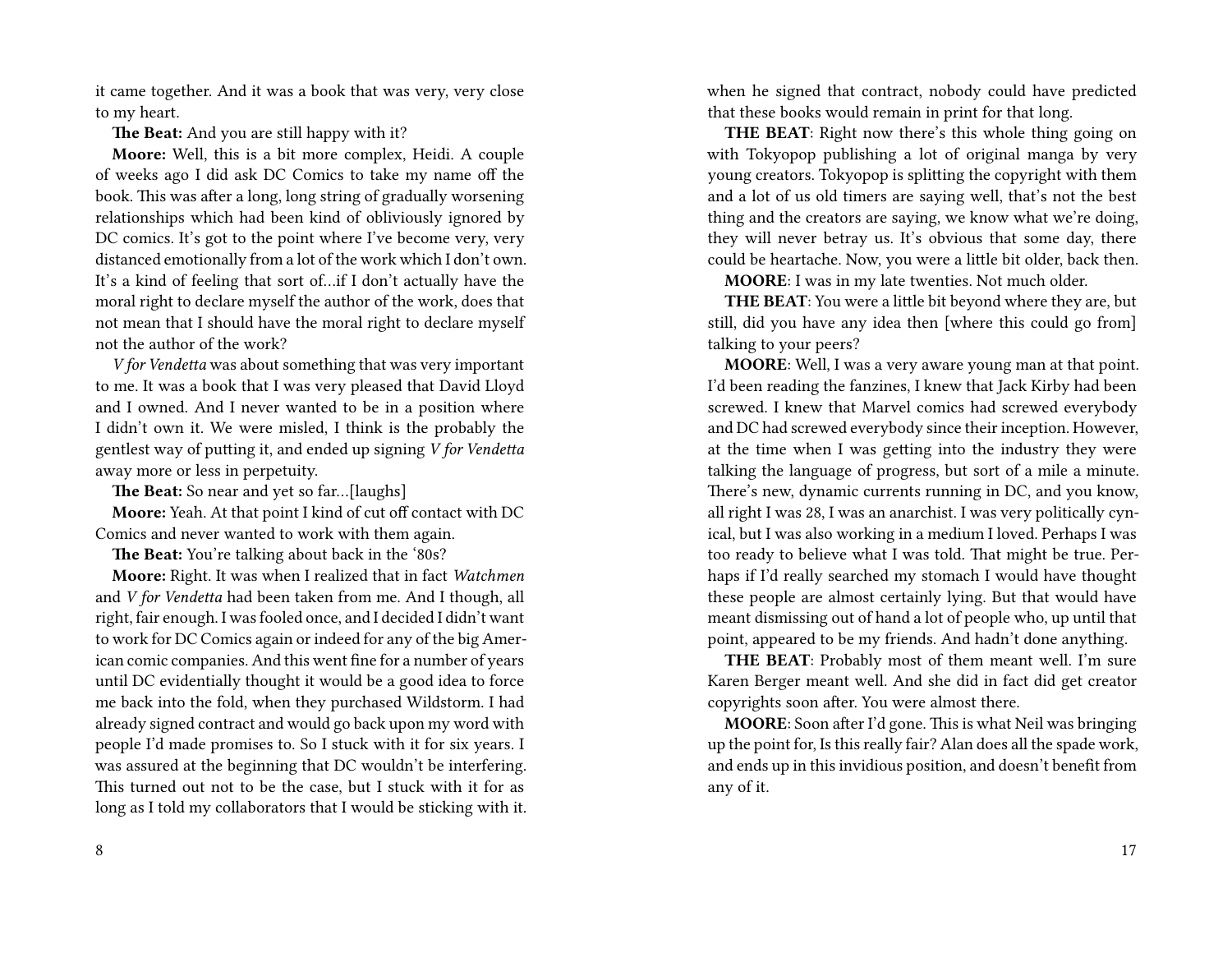men—well, they probably had the same number of pricks as any other occupation has got.

**THE BEAT**: A Robert Kanigher here or there…

**MOORE**: Even he had interesting eyebrows. A lot of them that I met were sweet talented people who had got a genuine love for this medium and in nearly every case it seems that love was cynically exploited [by an industry] whose main concern at the end of the day was their corporate masters or the movies

**THE BEAT**: Let me take you back to when *V for Vendetta* began appearing at DC…85 or 86. At Warrior you did own *V for Vendetta* and when you went to DC what was going through your head?

**MOORE**: What happened, at DC, they'd been asking if we'd do the Charlton characters and then they said, we don't want you to use the Charlton characters, can you come up with your own. I said yeah we can and we were assured, if you come up with characters of your own, you'll be able to own them under this new different deal that forward progressive DC comics is doing now, and I believed this. I was completely convinced by this. They seemed to be nice people who were treating me well and were offering what seemed to be a wonderful deal. So we signed the stuff on Watchmen and started work on it. At this point, they were asking, well what about *V for Vendetta*. I'd been shying away from anybody who wanted to own the work, but because I thought this was some new deal, that I'd been told about, I actually said to Dave Lloyd "I trust these people now, Dave." [laughs] I can hear myself saying it now. I trust these people, they won't take this away from us. As soon as they stop publishing it, it will be ours. And this was a time that no comic book had remained in print for more than 18 months,

**THE BEAT**: So you just didn't know at that point.

**MOORE**: Nobody knew. As Neil Gaiman pointed out to them later when he was saying, look it's a horrible situation you're in with Alan. You know as well as he did that back Which was longer than I'd wanted to, but it took longer than I'd expected.

But I stuck it out and I did the best work that I possibly could. In the midst of all this, this ridiculous thing with *V for Vendetta* film came up. All of this nonsense could have been stopped at any point if—when I had said, look I want my name taken off the films and all the money distributed to the artists—if they hadn't said, Okay, well, you'll just have to sign some things then to give your money to Dave Lloyd. When in fact what they should have said was "–and we're not going to bother doing anything to take your name off the film."

**The Beat:** Your name is on [the] *League of Extraordinary Gentlemen* [film], right?

**Moore:** *League of Extraordinary Gentlemen* was the reason why I decided to take my name off all subsequent films.

**The Beat:** Well…[General laughter] I think anyone might have done that! But go on…

**Moore:** Yeah, a lot of things which had to do with League made me decide I really wanted nothing to do with the American film industry in any shape or form. Which is why I asked DC if I could possibly have my name taken off the films and the money redistributed. This went fine with the Constantine film. This was because my name was never going to go on the Constantine film in the first place. Because that had gone so well, I distributed the money amongst the other artists my name hadn't been on the film and I was completely happy. I assumed when DC then sent me paperwork so I could sign my money over to David Lloyd on the *V for Vendetta* film this was going to go fine.

It didn't. I had an American producer actually lying about my involvement in the film, which made me look like a liar. When I said I'm not taking any money from these films and I'm not interested in them, he makes a statement that's completely dishonest and was saying the complete opposite. So I felt I had to at that point exercise my right to completely sever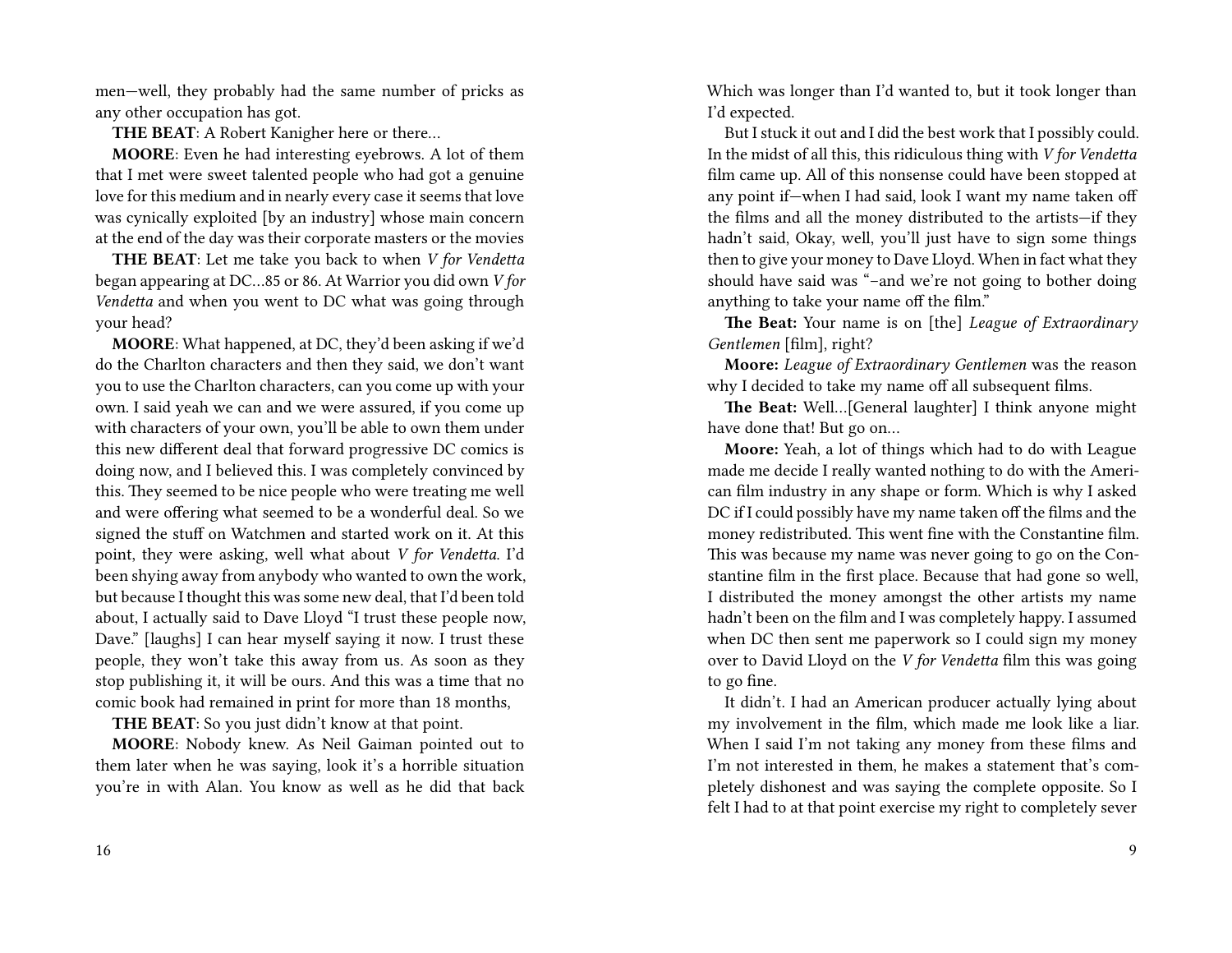myself from DC Comics if, assuming that they weren't able to just get a simple retraction, nothing humiliating, just a simple retraction apology and clarification that would have said we regret that due to a misunderstanding blah blah blah. That would have been all.

DC told me they were really trying hard to get that, I kind of got the idea that in fact probably they were just hoping if they stalled for long enough it would all blow over and there wouldn't be anything I was able to do about it. After a few weeks it turned out they hadn't been trying to get any apology or retraction or at least not very hard. They certainly weren't able to offer one that was anything like what I'd asked for. At this point, I said that's it I'm not working for DC again and also I still want my name off this film, if they don't take my name off this film, I will be taking my name off the books, because it means that much to me to sever my connection with this whole painful business.

**The Beat:** But, Alan, isn't that throwing out the baby with the bathwater?

**Moore:** Well, I don't own the baby anymore, Heidi! The baby is one I put a great deal of love into, a great deal of passion and then during a drunken night it turned out that I'd sold it to the gypsies and they had turned out my baby into a life of prostitution. Occasionally they would send me increasingly glossy and well-produced pictures of my child as she now was, and they would very, very kindly send me a cut of the earnings. This may sound melodramatic, but I've been writing for 25 years and I think that the passion with which I write is probably evident it's not faked. I really do feel intensely passionate about nearly everything I write. Obviously, it's going to vary, but I try to be passionate about everything I write. In some cases I succeed. *V for Vendetta* was one of those cases. It's that—I mean for 20 years since then, it's been a kind of a dull ache that the regular paychecks of our cut of the money don't really do an awful lot to assuage.

*should be read with that in mind. In part one of this interview, Moore talked about his unhappiness with the comics industry. In this part, he finishes up on that topic, and talks about his novel and answers the question: Is V a hero?*

**THE BEAT**: You still have a good relationship with **Chris Staros** and **Top Shelf**, right?

**MOORE**: Absolutely, and various big works that are impending, *Lost Girls* and *The Black Dossier* [League of Extraordinary Gentlemen Volume 3 will be published through Top Shelf in 2007. **THE BLACK DOSSIER,** a LOEG book will be out from Wildstorm later this year], things I still own and am completely committed to.

**THE BEAT**: You own *Lost Girls* 100% and *From Hell* 100%, right?

**MOORE**: Absolutely, and *A Small Killing* and a painfully small number of other books. These are the books I'm completely happy about. These are the ones I can look at with pride and not with a pang of, yeah, but I don't own it. By asking DC to take my name off *V for Vendetta* and stop giving me the money for *V for Vendetta*, all I'm asking for is for them to treat me in the same way they've been completely happy to treat hundreds of much greater comics creators than I over the decades. I'm asking them to say to me the same thing they said to Gardner Fox and Jack Kirby and to all those other guys, just say to me you are not going to see a penny for any kind of future reproductions of your work and we're not going to put your name on them.

Why should I be singled out? They have extended this kind of freedom to all of their fellow countrymen who worked for them. Is it became I'm English? All I'm asking for is the same treatment they've given all these other fine, wonderful artists and writers. It's not the editors or publishers who have done anything to make the American comics medium what it is, other than in the sense it's a mess. You know as well as I do, these dear old men, dear dead men in a lot of cases, wonderful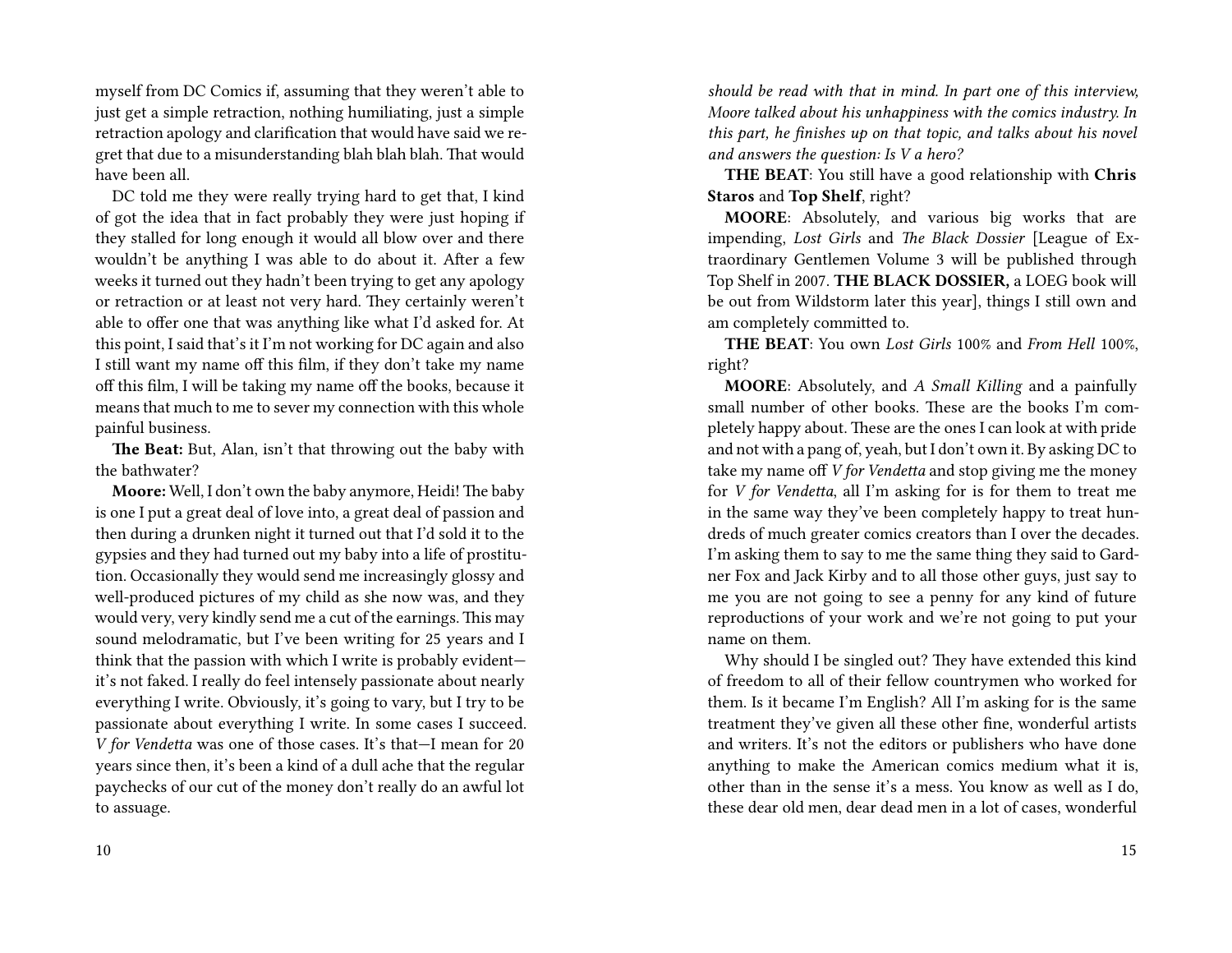ably going to be very explosive, you might end up regretting this. I will do what I've said I'm going to do I'll work and produce these books to the best of my ability. And if DC leaves me alone we shouldn't have any problems, but be advised I am doing this against my will and I know that I am very volatile, especially with regard to this particular issue. But I was assured it was okay to go ahead. But I had warned everybody.

Now this stuff has brought up the whole original [reason why] I didn't want to work with DC in the first place. But it's brought it up more painfully and it's made it completely clear that actually I don't think DC Comics gives a shit about the comics industry or the comics medium except as an adjunct to Hollywood. I really don't.

**The Beat:** But do you honestly think Paul Levitz or Scott Dunbier or Jim Lee have any influence whatsoever on Joel Silver?

**Moore:** The thing is, Paul Levitz, Scott Dunbier and Jim Lee, I've got no axe to grind against them at all. Paul Levitz may not have any influence upon Joel Silver, but wouldn't it have been better for Paul Levitz to think about that before his company cheated me out of the ownership of my work and then peddled it to another part of their parent company? This wouldn't have arisen if they hadn't done this initial unfair act and despite the fact they've been given several opportunities to put it straight and logical reasons to do so when in fact it would have made them more money. Can you imagine how nicely this could have gone? It could have gone swimmingly.

### **Pt. 2: the further adventures of Alan Moore**

*Continuing my conversation with Alan Moore from November 1, 2005. A few of the questions and answers reflect events that were current at this time – notably the Tokyopop matter, and*

[Eventually] I said, look, if this would help, a simple solution would be, alright, if they are assuming my name's going on the film, then I don't want my name on the books, and I will sign off all the income from them. If they're thinking otherwise, if they'd just given me a small signed piece of paper assuring me my name's not going on this film. If they can get me that, before I see any books coming out with my name on them, that from my point of view DC are sort of producing dishonestly, then that would be all right.

Months passed. This piece of paper never arrived, but a big box of *V FOR VENDETTA* books did, that I specifically asked not to see, and which when I opened them had got on the front a big red sticker saying now a major motion picture. On the back it had kind of a half baked jingle from the film worked into the ad copy prominently, and it had also—

I have to say, the editorial standards in the comic industry these days are nothing that any proper editor would ever recognize as such. Most of these people—I mean, I wanted to be a writer or an artist ever since I was a child. I know most of the people in this industry, they wanted to be artists or writers since they were children. I don't know anybody who wanted to be an editor as a child. Or don't know anyone who honed their editorship skills and then got a job. All I mainly know is people who have got perhaps no marketable talent and who sort of drifted into the industry and found themselves in editor jobs. This is perhaps a bit of a slur on editors in general and there are some very good ones. But I hadn't even take the cling film of that *V for Vendetta* book and on the back cover in bold type, it's got the catchy phrase, "Have a pleasant…" [The copy has since been corrected to say "Have a pleasant evening."] I mean it's…it seems to me, I'm perhaps overstating, that nobody's even looked at this book at any stage during it's production.